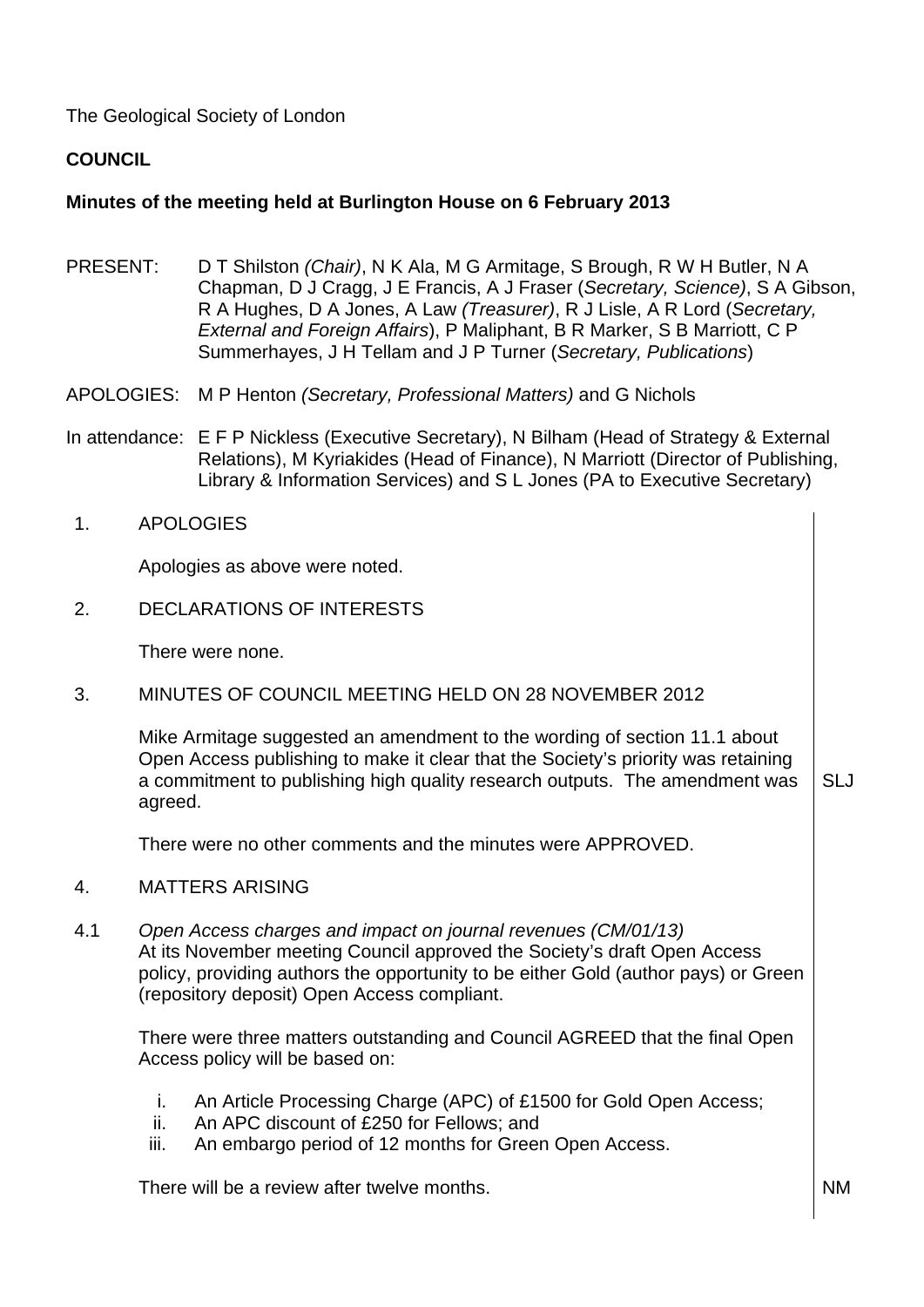- 4.2 *GeoScienceWorld eBooks Programme (CM/02/13)* At its November 2012 meeting Council discussed the proposed GeoScienceWorld eBooks programme and agreed to:
	- i. Participate in principle, probably contributing post 2000 Special Publications; and
	- ii. Use US\$150k from reserves over two years to fund associated Publishing House staff and other start-up costs.

Edmund Nickless and Neal Marriott attended a meeting of interested parties in Washington, DC at the end of January. The primary purpose of the meeting, which was chaired by Neal Marriott, was to explore if there was broad agreement to proceed among the publishers represented. The appointment of vendors (a technology provider and content convertor) was also discussed, as well as potential product sales and timelines.

Edmund Nickless said that all those represented supported the proposal although one publisher was ambivalent. There is a Board meeting on 13 February at which a preferred ebook developer will be selected. Subject to negotiation of satisfactory contractual terms, and securing a minimum threshold of participation amongst publishers, the project will proceed and work will begin on 1 May 2013.

Council AGREED to send the letter of intent.

#### 5. PRESIDENT'S BUSINESS

5.1 *Report of the Elections Committee* 

The view of the Elections Committee was that the two candidates standing for President designate are of equal standing. Ten Fellows have indicated a willingness to stand for the remaining seven vacancies on Council and the Committee was content with the spread of expertise. Voting will open on-line on 7 February and the postal ballot paper will be included with March *Geoscientist*. Voting closes on 31 March 2013. The Chair thanked the members of the Elections Committee.

- 5.2 *Report of the Officers' Meeting*  The main items of business were the staff and committee re-structuring which are later items on the agenda.
- 5.3 *Awards 2013*

All awardists have accepted. The President was pleased to announce the names of the two recipients of this year's Presidents Awards and will work with Council to encourage a greater number of nominations in future years. All names will be published in March *Geoscientist.*

# 6. STAFF AND COMMITTEE RE-STRUCTURING *(CM/03/13)*

The new post of Director of Operations was advertised in The Guardian (print and on its website) on 16 January with a closing date of 8 February. Professor Andy Fleet and Edmund Nickless will sift the applications and select those for interview on 1 March. It is hoped that the person will be in post in the middle of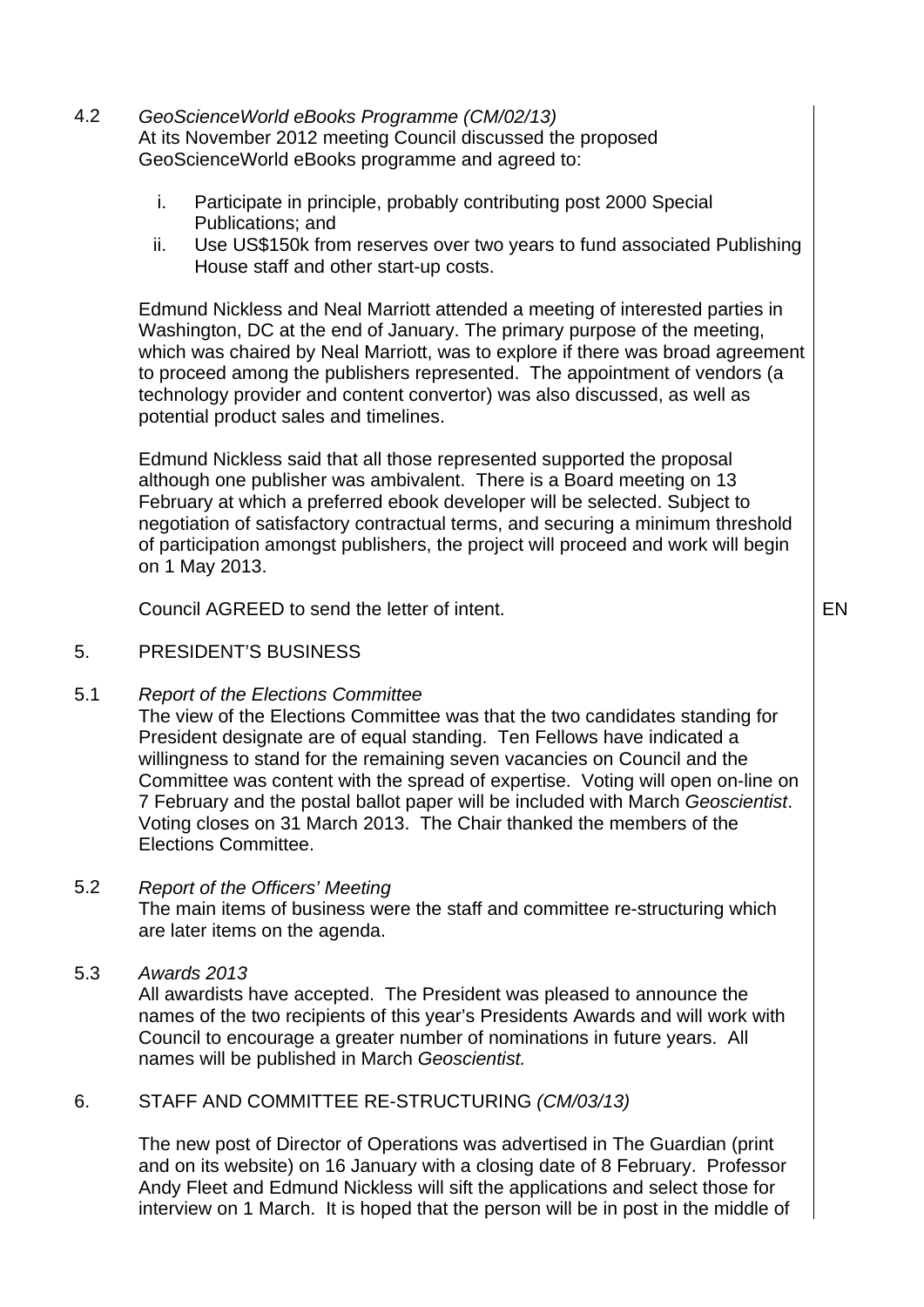|    | 2013.                                                                                                                                                                                                                                                                                                                                                                                                                                                                                                                                         |                                |
|----|-----------------------------------------------------------------------------------------------------------------------------------------------------------------------------------------------------------------------------------------------------------------------------------------------------------------------------------------------------------------------------------------------------------------------------------------------------------------------------------------------------------------------------------------------|--------------------------------|
|    | Alan Lord reported on the progress of the committee re-structuring which does<br>not involve the Professional or Finance & Planning Committees although in<br>future the Finance & Planning Committee will be chaired by the Treasurer.                                                                                                                                                                                                                                                                                                       |                                |
|    | The Science & External Relations Committee had its first meeting on 31<br>January. The ad hoc membership comprises Colin Summerhayes, Sally Gibson,<br>David Vaughan, Al Fraser and Alan Lord. Alan Lord chaired the first meeting<br>and he and AI Fraser will alternate taking the chair.                                                                                                                                                                                                                                                   |                                |
|    | Al Fraser chaired his first meeting of the Science Committee. One of his main<br>tasks will be to improve the engagement of the specialist groups.                                                                                                                                                                                                                                                                                                                                                                                            | AF                             |
|    | The External Relations Committee will meet on 19 February. One of its reporting<br>committees, Education chaired by Nick Rogers, has produced exemplary terms<br>of reference. The Geoconservation Committee (formerly Commission) is now<br>chaired by Rob Butler.                                                                                                                                                                                                                                                                           |                                |
|    | Jonathan Turner, presented Council with Terms of Reference and Aims &<br>Structure of the Publications & Information Committee, which he had drafted with<br>input from Richard Hughes and Neal Marriott. Council AGREED the Terms of<br>Reference and the Aims & Structure.                                                                                                                                                                                                                                                                  | JT                             |
|    | Council also agreed that there is a charge on the "super committees" and their<br>reporting committees to consider the retention and rotation of members. These<br>are matters that are delegated to the individual committees to resolve.                                                                                                                                                                                                                                                                                                    | <b>ARL</b><br><b>AJF</b><br>JT |
|    | It is anticipated that by the time of the Annual General Meeting in June it will be<br>possible to report to the Fellowship that the committee re-structuring is in place.                                                                                                                                                                                                                                                                                                                                                                    |                                |
| 7. | AMENDMENT TO REGULATION R/FP/2: CRITERIA AND PROCEDURE FOR<br>VALIDATION AS A CHARTERED GEOLOGIST (CM/04/13)                                                                                                                                                                                                                                                                                                                                                                                                                                  |                                |
|    | Council and the Professional Committee have agreed that a procedure should<br>be developed to encourage geologists with 20 or more years professional<br>experience and who are not Chartered to apply for validation, while maintaining<br>the rigour of the present process. The Professional Committee met on 30<br>January and discussed the recommended procedure and suggested some minor<br>amendments. They recognised the wish for the Society to be more welcoming<br>and that internal processes should not discourage applicants. |                                |
|    | The Committee noted that there has been a series of piecemeal amendments<br>over time to regulations regarding Fellowship and Chartership with the result that<br>in places the regulations as a whole may be in conflict. In any event, they are<br>not written in plain English.                                                                                                                                                                                                                                                            |                                |
|    | Council noted that the Professional Committee intends to undertake a<br>comprehensive review of the regulations regarding Fellowship and Chartership<br>to address the matters above. This will be brought to September Council but, in                                                                                                                                                                                                                                                                                                       | <b>MPH</b>                     |
|    | the meantime, the amendment to Regulation R/FP/2 was APPROVED.                                                                                                                                                                                                                                                                                                                                                                                                                                                                                | <b>SLJ</b>                     |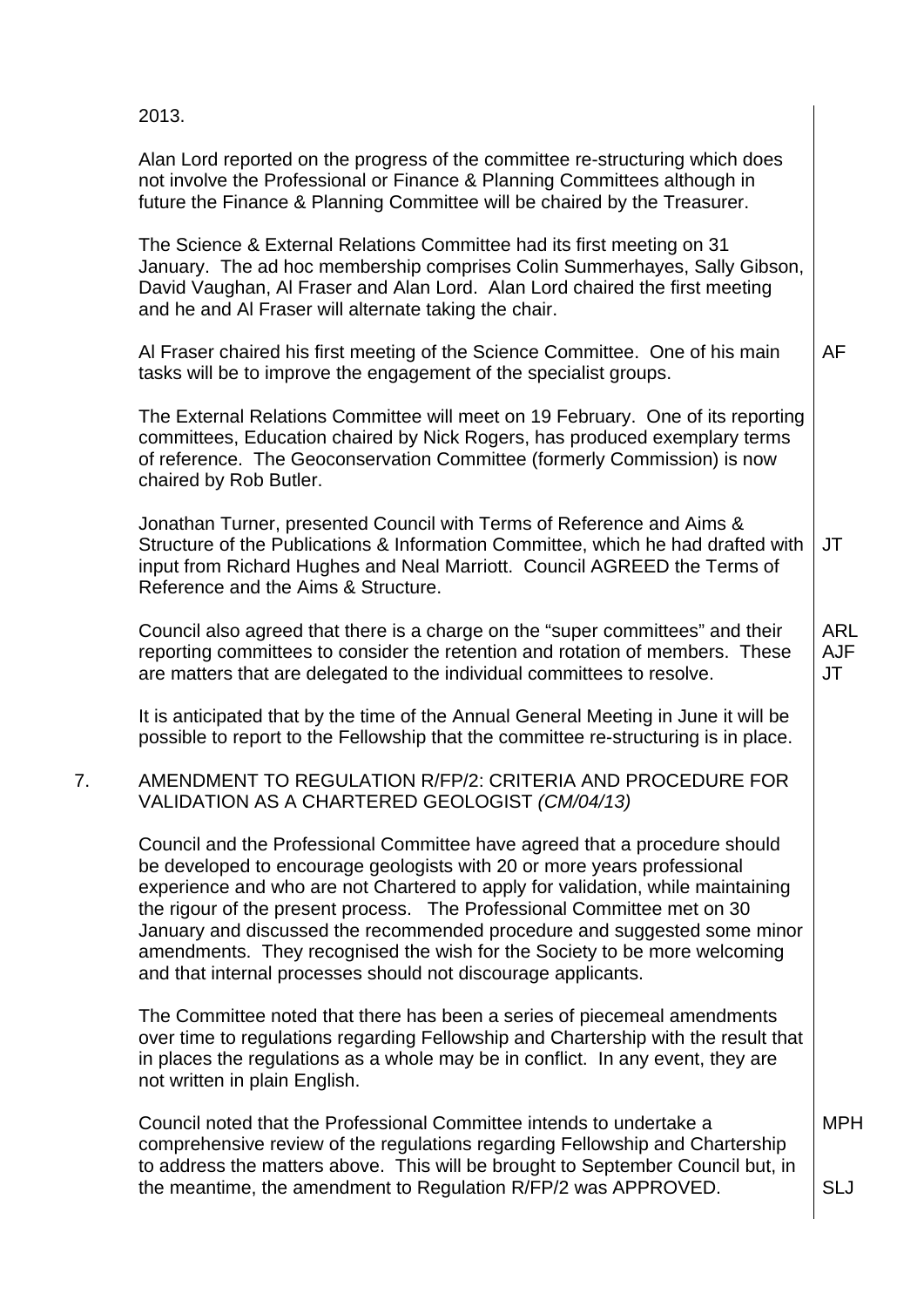Council also AGREED that a list of Chartered Geologists must be available to candidates wishing to apply for Chartership so that they can identify potential sponsors. MPH

#### 8. NEAR SURFACE GEOPHYSICS GROUP *(CM/05/13)*

The Near Surface Geophysics Group met on 4 December 2012 and agreed a new constitution. There is nothing in the revised constitution which is in conflict with the Charter and Bye-laws.

Officers discussed, as part of the committee re-structuring item, the length of time that members should sit on committees and/or groups. This will also be relevant to specialist groups and will be addressed as part of the review by the Science Committee.

Council APPROVED the new constitution. Subset of the state of the state of the state of the state of the state of the state of the state of the state of the state of the state of the state of the state of the state of the

## 9. NOVEMBER MANAGEMENT ACCOUNTS *(CM/06/13)*

An overall month surplus of £94k was achieved against a budgeted month surplus of £34k. The main reason was increased income on investments, science meetings and room hire, as well as higher than budgeted income for both Lyell Collection and journal income. A windfall of approximately £30k was received, a one-off royalty from the Publishers Licensing Society.

There were a number of cost savings in the Publishing House totalling about £7k. However, books sales remained lower than the budget, mainly due to timing of the issue of new titles.

The year-end forecast is £352k. £110k will be transferred to the Burlington House Buildings Reserve, leaving a forecast sum of £242k to increase the Society's unrestricted reserves.

## 10. ELECTIONS

#### *Fellowship (CM/07/13)*

Council agreed to recommend to the Fellowship that those candidates listed should be elected as Fellows at the OGM on 6 February 2013.

#### *Chartered Geologists (CM/08/13)*

The applications from Fellows to become Chartered Geologists listed had been approved by the Chartership Panel and were agreed by Council.

## *Candidate and Junior Candidate Fellowship (CM/09/13)*  Council agreed to elect those applicants listed as Candidate Fellows and Junior Candidate Fellows.

*Chartered Scientists (CM/10/13)* Council agreed to elect those applicants listed as Chartered Scientists.

## *European Geologists (CM/11/13)*

Council noted the names to be put forward for election as European Geologists